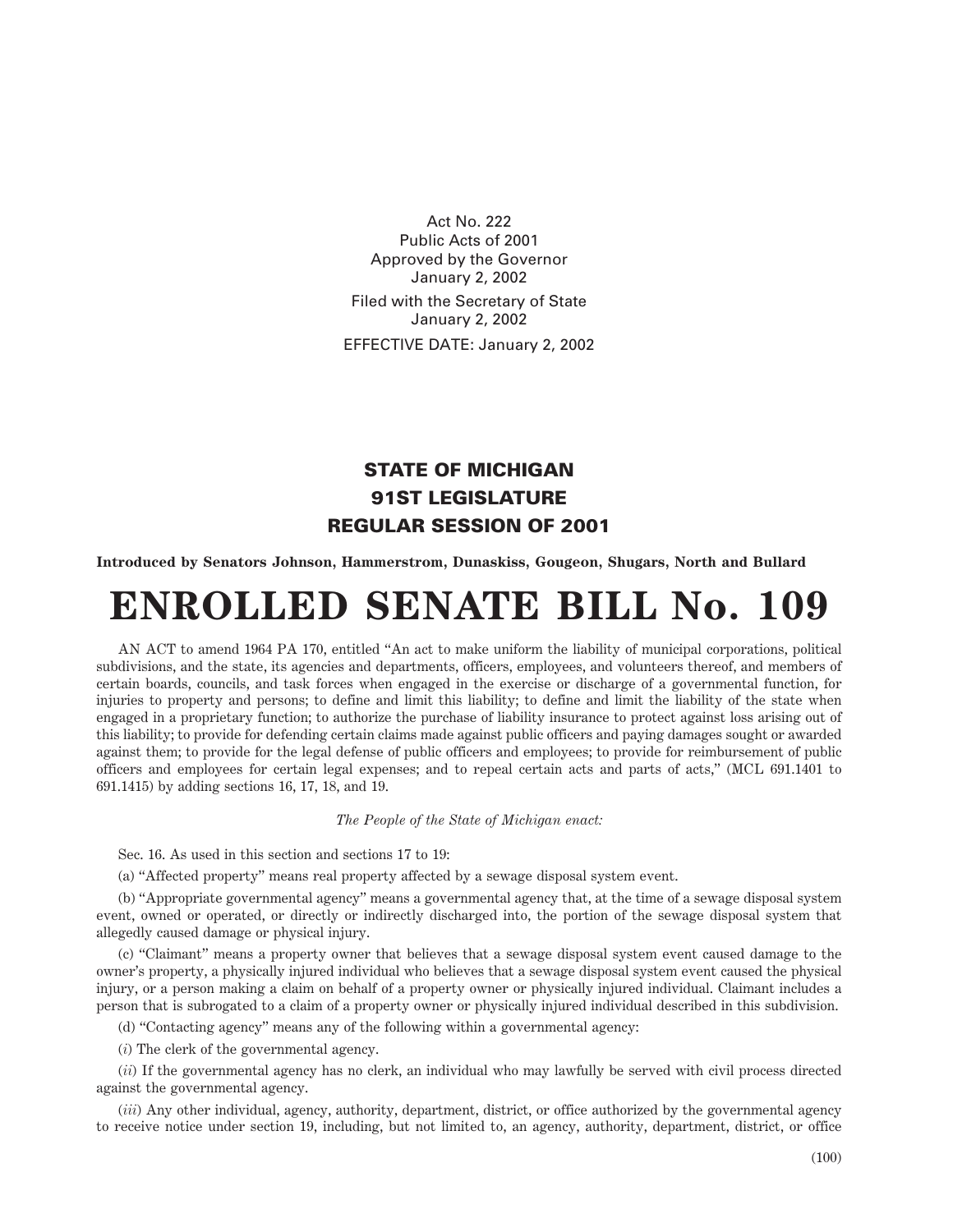responsible for the operation of the sewage disposal system, such as a sewer department, water department, or department of public works.

(e) "Defect" means a construction, design, maintenance, operation, or repair defect.

(f) "Noneconomic damages" includes, but is not limited to, pain, suffering, inconvenience, physical impairment, disfigurement, mental anguish, emotional distress, loss of society and companionship, loss of consortium, injury to reputation, humiliation, and other nonpecuniary damages.

(g) "Person" means an individual, partnership, association, corporation, other legal entity, or a political subdivision.

(h) "Serious impairment of body function" means that term as defined in section 3135 of the insurance code of 1956, 1956 PA 218, MCL 500.3135.

(i) "Service lead" means an instrumentality that connects an affected property, including a structure, fixture, or improvement on the property, to the sewage disposal system and that is neither owned nor maintained by a governmental agency.

(j) "Sewage disposal system" means all interceptor sewers, storm sewers, sanitary sewers, combined sanitary and storm sewers, sewage treatment plants, and all other plants, works, instrumentalities, and properties used or useful in connection with the collection, treatment, and disposal of sewage and industrial wastes, and includes a storm water drain system under the jurisdiction and control of a governmental agency.

(k) "Sewage disposal system event" or "event" means the overflow or backup of a sewage disposal system onto real property. An overflow or backup is not a sewage disposal system event if any of the following was a substantial proximate cause of the overflow or backup:

(*i*) An obstruction in a service lead that was not caused by a governmental agency.

(*ii*) A connection to the sewage disposal system on the affected property, including, but not limited to, a sump system, building drain, surface drain, gutter, or downspout.

(*iii*) An act of war, whether the war is declared or undeclared, or an act of terrorism.

(*l*) "Substantial proximate cause" means a proximate cause that was 50% or more of the cause of the event and the property damage or physical injury.

Sec. 17. (1) To afford property owners, individuals, and governmental agencies greater efficiency, certainty, and consistency in the provision of relief for damages or physical injuries caused by a sewage disposal system event, a claimant and a governmental agency subject to a claim shall comply with this section and the procedures in sections 18 and 19.

(2) A governmental agency is immune from tort liability for the overflow or backup of a sewage disposal system unless the overflow or backup is a sewage disposal system event and the governmental agency is an appropriate governmental agency. Sections 16 to 19 abrogate common law exceptions, if any, to immunity for the overflow or backup of a sewage disposal system and provide the sole remedy for obtaining any form of relief for damages or physical injuries caused by a sewage disposal system event regardless of the legal theory.

(3) If a claimant, including a claimant seeking noneconomic damages, believes that an event caused property damage or physical injury, the claimant may seek compensation for the property damage or physical injury from a governmental agency if the claimant shows that all of the following existed at the time of the event:

(a) The governmental agency was an appropriate governmental agency.

(b) The sewage disposal system had a defect.

(c) The governmental agency knew, or in the exercise of reasonable diligence should have known, about the defect.

(d) The governmental agency, having the legal authority to do so, failed to take reasonable steps in a reasonable amount of time to repair, correct, or remedy the defect.

(e) The defect was a substantial proximate cause of the event and the property damage or physical injury.

(4) In addition to the requirements of subsection (3), to obtain compensation for property damage or physical injury from a governmental agency, a claimant must show both of the following:

(a) If any of the damaged property is personal property, reasonable proof of ownership and the value of the damaged personal property. Reasonable proof may include testimony or records documenting the ownership, purchase price, or value of the property, or photographic or similar evidence showing the value of the property.

(b) The claimant complied with section 19.

Sec. 18. (1) Except as provided in subsection (2), economic damages are the only compensation for a claim under section 17. Except as provided in subsection (2), a court shall not award and a governmental agency shall not pay noneconomic damages as compensation for an event.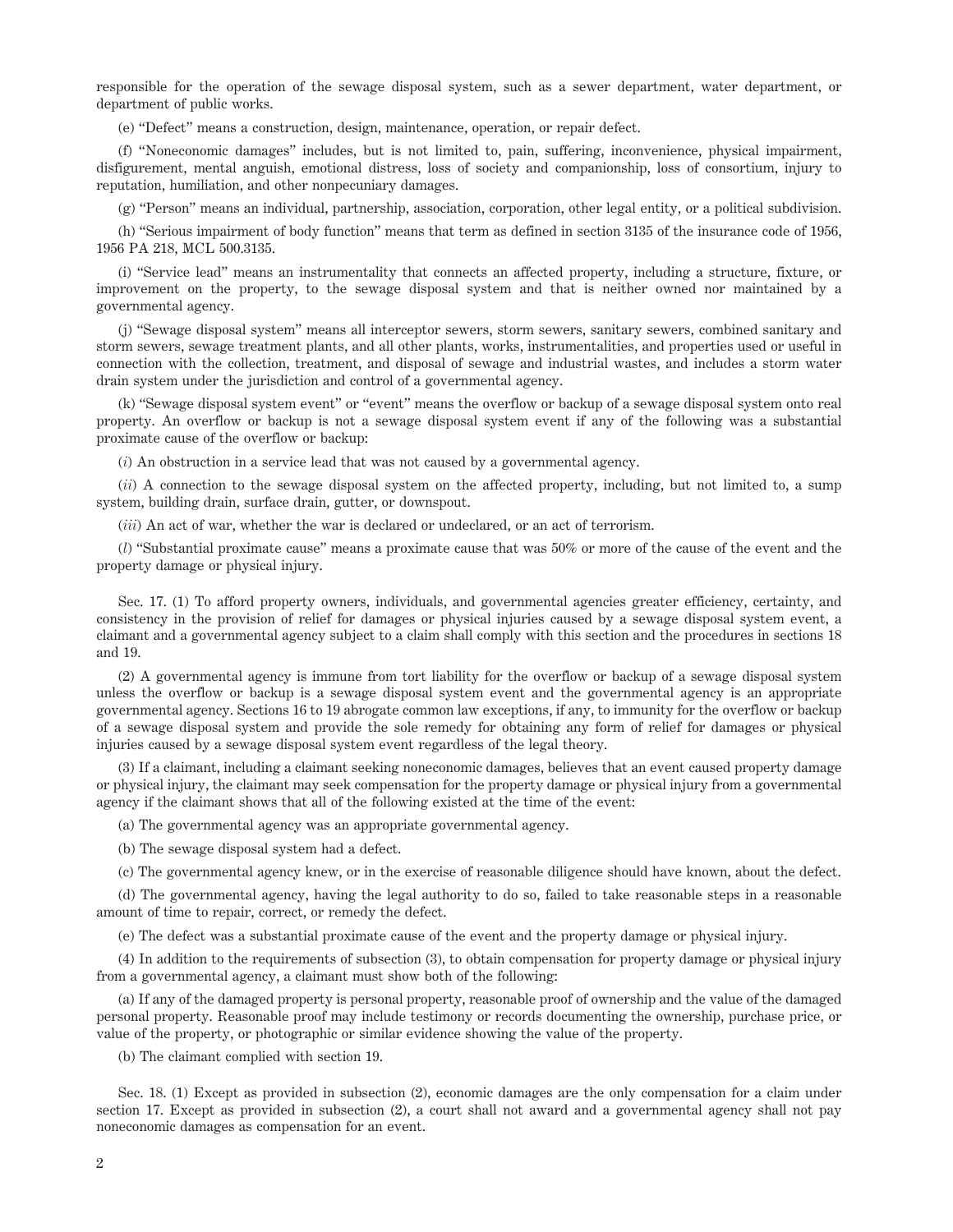(2) A governmental agency remains subject to tort liability for noneconomic damages caused by an event only if the claimant or the individual on whose behalf the claimant is making the claim has suffered death, serious impairment of body function, or permanent serious disfigurement.

(3) In an action for noneconomic damages under section 17, the issues of whether a claimant or the individual on whose behalf the claimant is making the claim has suffered serious impairment of body function or permanent serious disfigurement are questions of law for the court if the court finds either of the following:

(a) There is no factual dispute concerning the nature and extent of the claimant's or the individual's injuries.

(b) There is a factual dispute concerning the nature and extent of the claimant's or the individual's injuries, but the dispute is not material to determining whether the claimant or the individual has suffered a serious impairment of body function or permanent serious disfigurement.

(4) Unless this act provides otherwise, a party to a civil action brought under section 17 has all applicable common law and statutory defenses ordinarily available in civil actions, and is entitled to all rights and procedures available under the Michigan court rules.

Sec. 19. (1) Except as provided in subsections (3) and (7), a claimant is not entitled to compensation under section 17 unless the claimant notifies the governmental agency of a claim of damage or physical injury, in writing, within 45 days after the date the damage or physical injury was discovered, or in the exercise of reasonable diligence should have been discovered. The written notice under this subsection shall contain the content required by subsection (2)(c) and shall be sent to the individual within the governmental agency designated in subsection (2)(b). To facilitate compliance with this section, a governmental agency owning or operating a sewage disposal system shall make available public information about the provision of notice under this section.

(2) If a person who owns or occupies affected property notifies a contacting agency orally or in writing of an event before providing a notice of a claim that complies with subsection (1), the contacting agency shall provide the person with all of the following information in writing:

(a) A sufficiently detailed explanation of the notice requirements of subsection (1) to allow a claimant to comply with the requirements.

(b) The name and address of the individual within the governmental agency to whom a claimant must send written notice under subsection (1).

(c) The required content of the written notice under subsection (1), which is limited to the claimant's name, address, and telephone number, the address of the affected property, the date of discovery of any property damages or physical injuries, and a brief description of the claim.

(3) A claimant's failure to comply with the notice requirements of subsection (1) does not bar the claimant from bringing a civil action under section 17 against a governmental agency notified under subsection (2) if the claimant can show both of the following:

(a) The claimant notified the contacting agency under subsection (2) during the period for giving notice under subsection (1).

(b) The claimant's failure to comply with the notice requirements of subsection (1) resulted from the contacting agency's failure to comply with subsection (2).

(4) If a governmental agency that is notified of a claim under subsection (1) believes that a different or additional governmental agency may be responsible for the claimed property damages or physical injuries, the governmental agency shall notify the contacting agency of each additional or different governmental agency of that fact, in writing, within 15 business days after the date the governmental agency receives the claimant's notice under subsection (1). This subsection is intended to allow a different or additional governmental agency to inspect a claimant's property or investigate a claimant's physical injury before litigation. Failure by a governmental agency to provide notice under this subsection to a different or additional governmental agency does not bar a civil action by the governmental agency against the different or additional governmental agency.

(5) If a governmental agency receives a notice from a claimant or a different or additional governmental agency that complies with this section, the governmental agency receiving notice may inspect the damaged property or investigate the physical injury. A claimant or the owner or occupant of affected property shall not unreasonably refuse to allow a governmental agency subject to a claim to inspect damaged property or investigate a physical injury. This subsection does not prohibit a governmental agency from subsequently inspecting damaged property or investigating a physical injury during a civil action brought under section 17.

(6) If a governmental agency notified of a claim under subsection (1) and a claimant do not reach an agreement on the amount of compensation for the property damage or physical injury within 45 days after the receipt of notice under this section, the claimant may institute a civil action. A civil action shall not be commenced under section 17 until after that 45 days.

(7) This section does not apply to claims for noneconomic damages made under section 17.